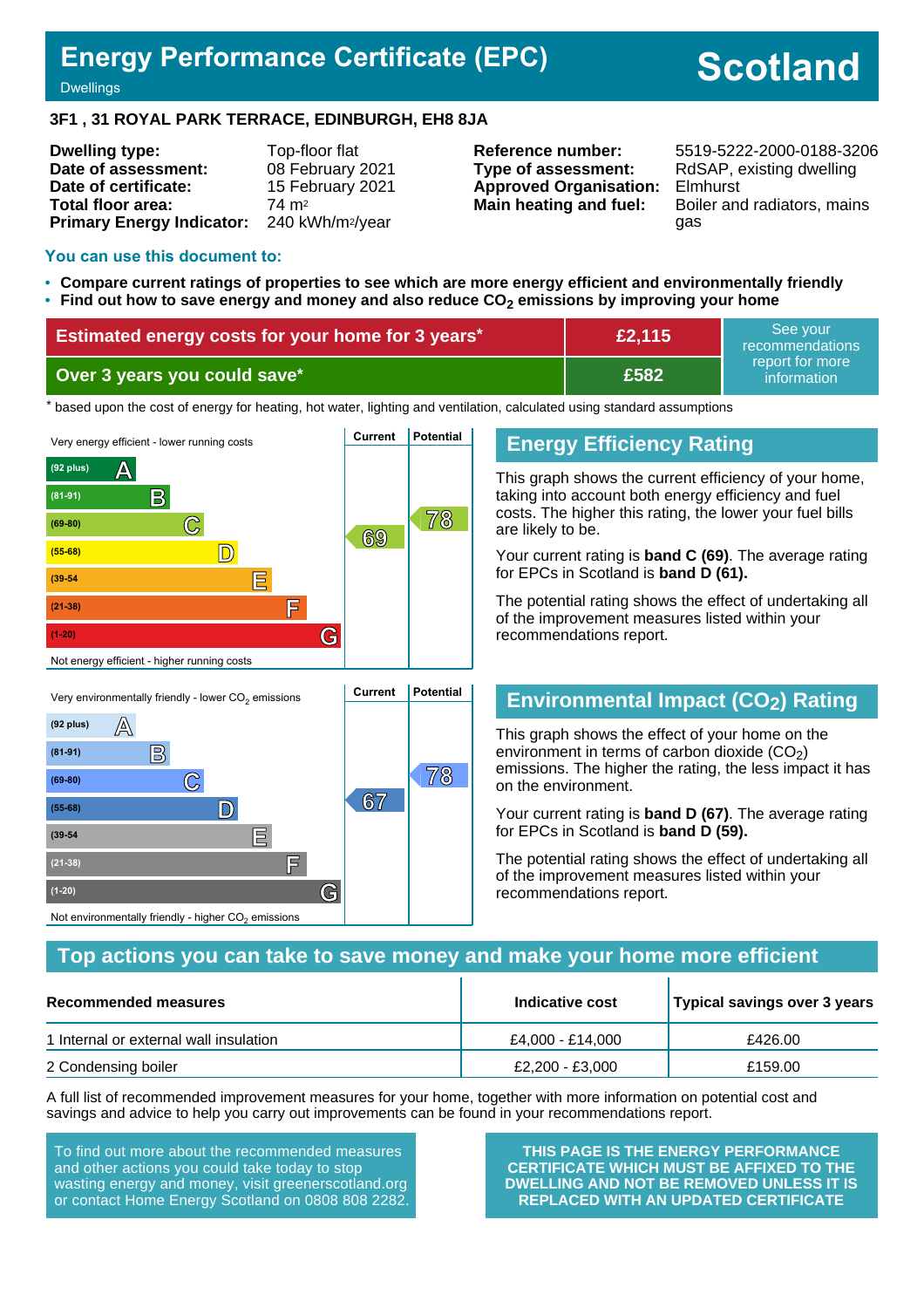# **Summary of the energy performance related features of this home**

This table sets out the results of the survey which lists the current energy-related features of this home. Each element is assessed by the national calculation methodology; 1 star = very poor (least efficient), 2 stars = poor, 3 stars = average, 4 stars = good and 5 stars = very good (most efficient). The assessment does not take into consideration the condition of an element and how well it is working. 'Assumed' means that the insulation could not be inspected and an assumption has been made in the methodology, based on age and type of construction.

| <b>Element</b>        | <b>Description</b>                                           | <b>Energy Efficiency</b> | Environmental |
|-----------------------|--------------------------------------------------------------|--------------------------|---------------|
| Walls                 | Sandstone or limestone, as built, no insulation<br>(assumed) | ★★☆☆☆                    | ★★☆☆☆         |
|                       | Solid brick, as built, no insulation (assumed)               | ★★☆☆☆                    | ★★☆☆☆         |
| Roof                  | Pitched, 200 mm loft insulation                              | ★★★★☆                    | ★★★★☆         |
| Floor                 | (another dwelling below)                                     |                          |               |
| Windows               | Fully double glazed                                          | ★★★☆☆                    | ★★★☆☆         |
| Main heating          | Boiler and radiators, mains gas                              | ★★★★☆                    | ★★★★☆         |
| Main heating controls | Programmer, TRVs and bypass                                  | ★★★☆☆                    | ★★★☆☆         |
| Secondary heating     | Room heaters, mains gas                                      |                          |               |
| Hot water             | From main system                                             | ★★★★☆                    | ★★★★☆         |
| Lighting              | Low energy lighting in all fixed outlets                     | *****                    | *****         |

# **The energy efficiency rating of your home**

Your Energy Efficiency Rating is calculated using the standard UK methodology, RdSAP. This calculates energy used for heating, hot water, lighting and ventilation and then applies fuel costs to that energy use to give an overall rating for your home. The rating is given on a scale of 1 to 100. Other than the cost of fuel for electrical appliances and for cooking, a building with a rating of 100 would cost almost nothing to run.

As we all use our homes in different ways, the energy rating is calculated using standard occupancy assumptions which may be different from the way you use it. The rating also uses national weather information to allow comparison between buildings in different parts of Scotland. However, to make information more relevant to your home, local weather data is used to calculate your energy use,  $CO<sub>2</sub>$  emissions, running costs and the savings possible from making improvements.

# **The impact of your home on the environment**

One of the biggest contributors to global warming is carbon dioxide. The energy we use for heating, lighting and power in our homes produces over a quarter of the UK's carbon dioxide emissions. Different fuels produce different amounts of carbon dioxide for every kilowatt hour (kWh) of energy used. The Environmental Impact Rating of your home is calculated by applying these 'carbon factors' for the fuels you use to your overall energy use.

The calculated emissions for your home are 42 kg  $CO<sub>2</sub>/m<sup>2</sup>/yr$ .

The average Scottish household produces about 6 tonnes of carbon dioxide every year. Based on this assessment, heating and lighting this home currently produces approximately 3.1 tonnes of carbon dioxide every year. Adopting recommendations in this report can reduce emissions and protect the environment. If you were to install all of these recommendations this could reduce emissions by 1.0 tonnes per year. You could reduce emissions even more by switching to renewable energy sources.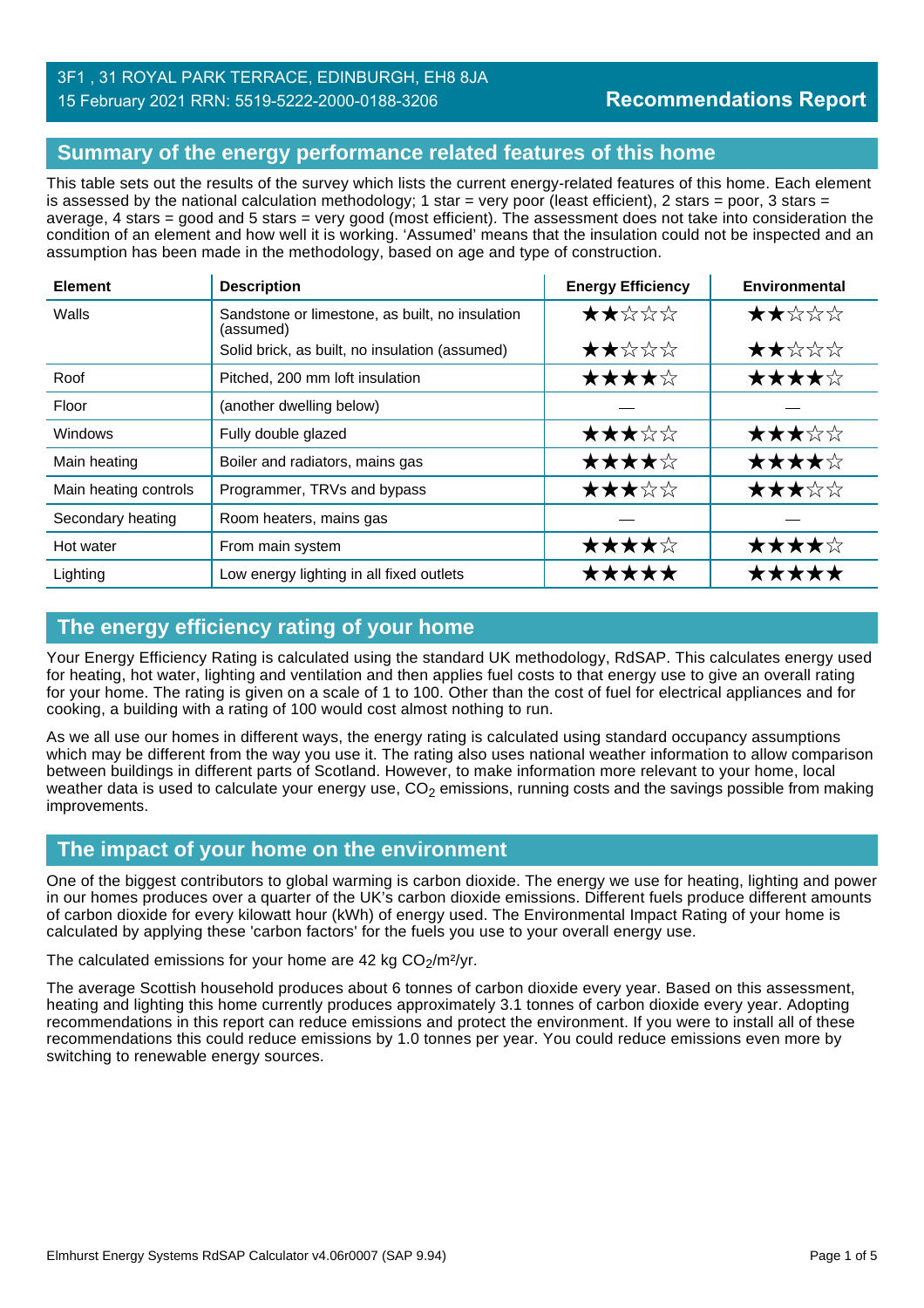| <b>Estimated energy costs for this home</b> |                             |                               |                                 |  |
|---------------------------------------------|-----------------------------|-------------------------------|---------------------------------|--|
|                                             | <b>Current energy costs</b> | <b>Potential energy costs</b> | <b>Potential future savings</b> |  |
| <b>Heating</b>                              | $£1,611$ over 3 years       | £1,059 over 3 years           |                                 |  |
| <b>Hot water</b>                            | £312 over 3 years           | £282 over 3 years             | You could                       |  |
| Lighting                                    | £192 over 3 years           | £192 over 3 years             | save £582                       |  |
|                                             | Totals $\mathsf{E}2,115$    | £1,533                        | over 3 years                    |  |

These figures show how much the average household would spend in this property for heating, lighting and hot water. This excludes energy use for running appliances such as TVs, computers and cookers, and the benefits of any electricity generated by this home (for example, from photovoltaic panels). The potential savings in energy costs show the effect of undertaking all of the recommended measures listed below.

#### **Recommendations for improvement**

The measures below will improve the energy and environmental performance of this dwelling. The performance ratings after improvements listed below are cumulative; that is, they assume the improvements have been installed in the order that they appear in the table. Further information about the recommended measures and other simple actions to take today to save money is available from the Home Energy Scotland hotline which can be contacted on 0808 808 2282. Before carrying out work, make sure that the appropriate permissions are obtained, where necessary. This may include permission from a landlord (if you are a tenant) or the need to get a Building Warrant for certain types of work.

| <b>Recommended measures</b> |                                              | Indicative cost   | <b>Typical saving</b> | <b>Rating after improvement</b> |                    |
|-----------------------------|----------------------------------------------|-------------------|-----------------------|---------------------------------|--------------------|
|                             |                                              |                   | per year              | <b>Energy</b>                   | <b>Environment</b> |
|                             | Internal or external wall insulation         | £4.000 - £14.000  | £142                  | $C$ 75                          | C 75               |
| 2                           | Replace boiler with new condensing<br>boiler | $£2.200 - £3.000$ | £53                   | C 78                            | C 78               |

#### **Alternative measures**

There are alternative improvement measures which you could also consider for your home. It would be advisable to seek further advice and illustration of the benefits and costs of such measures.

• Micro CHP

# **Choosing the right improvement package**

For free and impartial advice on choosing suitable measures for your property, contact the Home Energy Scotland hotline on 0808 808 2282 or go to www.greenerscotland.org.

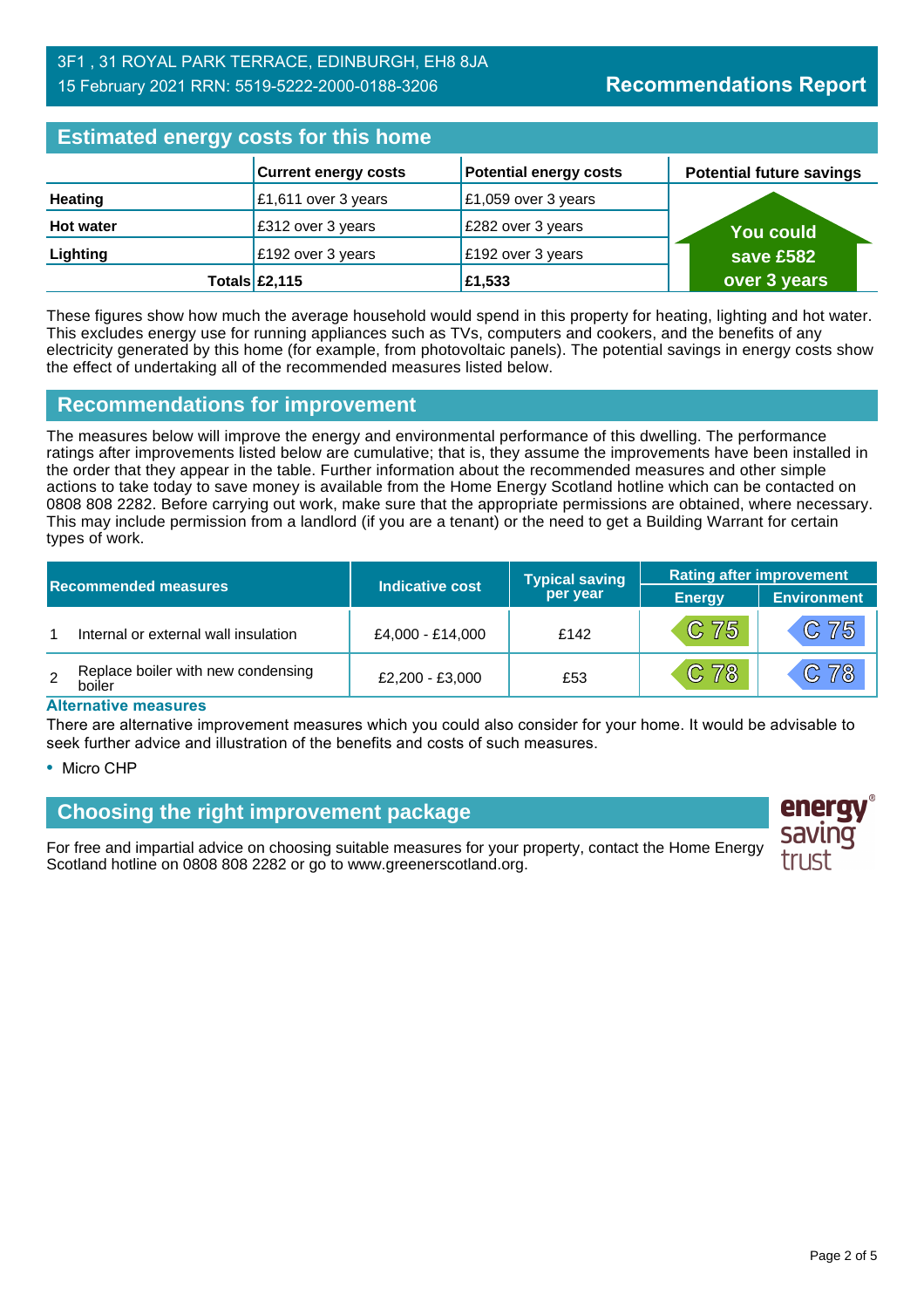#### **About the recommended measures to improve your home's performance rating**

This section offers additional information and advice on the recommended improvement measures for your home

#### **1 Internal or external wall insulation**

Internal or external wall insulation involves adding a layer of insulation to either the inside or the outside surface of the external walls, which reduces heat loss and lowers fuel bills. As it is more expensive than cavity wall insulation it is only recommended for walls without a cavity, or where for technical reasons a cavity cannot be filled. Internal insulation, known as dry-lining, is where a layer of insulation is fixed to the inside surface of external walls; this type of insulation is best applied when rooms require redecorating. External solid wall insulation is the application of an insulant and a weather-protective finish to the outside of the wall. This may improve the look of the home, particularly where existing brickwork or rendering is poor, and will provide longlasting weather protection. Further information can be obtained from the National Insulation Association (www.nationalinsulationassociation.org.uk). It should be noted that a building warrant is required for the installation of external wall insulation. Planning permission may also be required and that building regulations apply to external insulation so it is best to check with your local authority on both issues.

#### **2 Condensing boiler**

A condensing boiler is capable of much higher efficiencies than other types of boiler, meaning it will burn less fuel to heat this property. This improvement is most appropriate when the existing central heating boiler needs repair or replacement, however there may be exceptional circumstances making this impractical. Condensing boilers need a drain for the condensate which limits their location; remember this when considering remodelling the room containing the existing boiler even if the latter is to be retained for the time being (for example a kitchen makeover). Building regulations generally apply to this work and a building warrant may be required, so it is best to check with your local authority building standards department and seek advice from a qualified heating engineer.

#### **Low and zero carbon energy sources**

Low and zero carbon (LZC) energy sources are sources of energy that release either very little or no carbon dioxide into the atmosphere when they are used. Installing these sources may help reduce energy bills as well as cutting carbon.

**LZC energy sources present:** There are none provided for this home

#### **Your home's heat demand**

You could receive Renewable Heat Incentive (RHI) payments and help reduce carbon emissions by replacing your existing heating system with one that generates renewable heat and, where appropriate, having your loft insulated and cavity walls filled. The estimated energy required for space and water heating will form the basis of the payments. For more information go to www.energysavingtrust.org.uk/scotland/rhi.

| <b>Heat demand</b>           | .<br><b>Existing dwelling</b> | Impact of Joft<br>insulation | Impact of cavity<br>wall insulation | Impact of solid wall<br>insulation |
|------------------------------|-------------------------------|------------------------------|-------------------------------------|------------------------------------|
| Space heating (kWh per year) | 7.279                         | N/A                          | N/A                                 | (2,567)                            |
| Water heating (kWh per year) | 2.049                         |                              |                                     |                                    |

#### **Addendum**

This dwelling has stone walls and so requires further investigation to establish whether these walls are of cavity construction and to determine which type of wall insulation is best suited.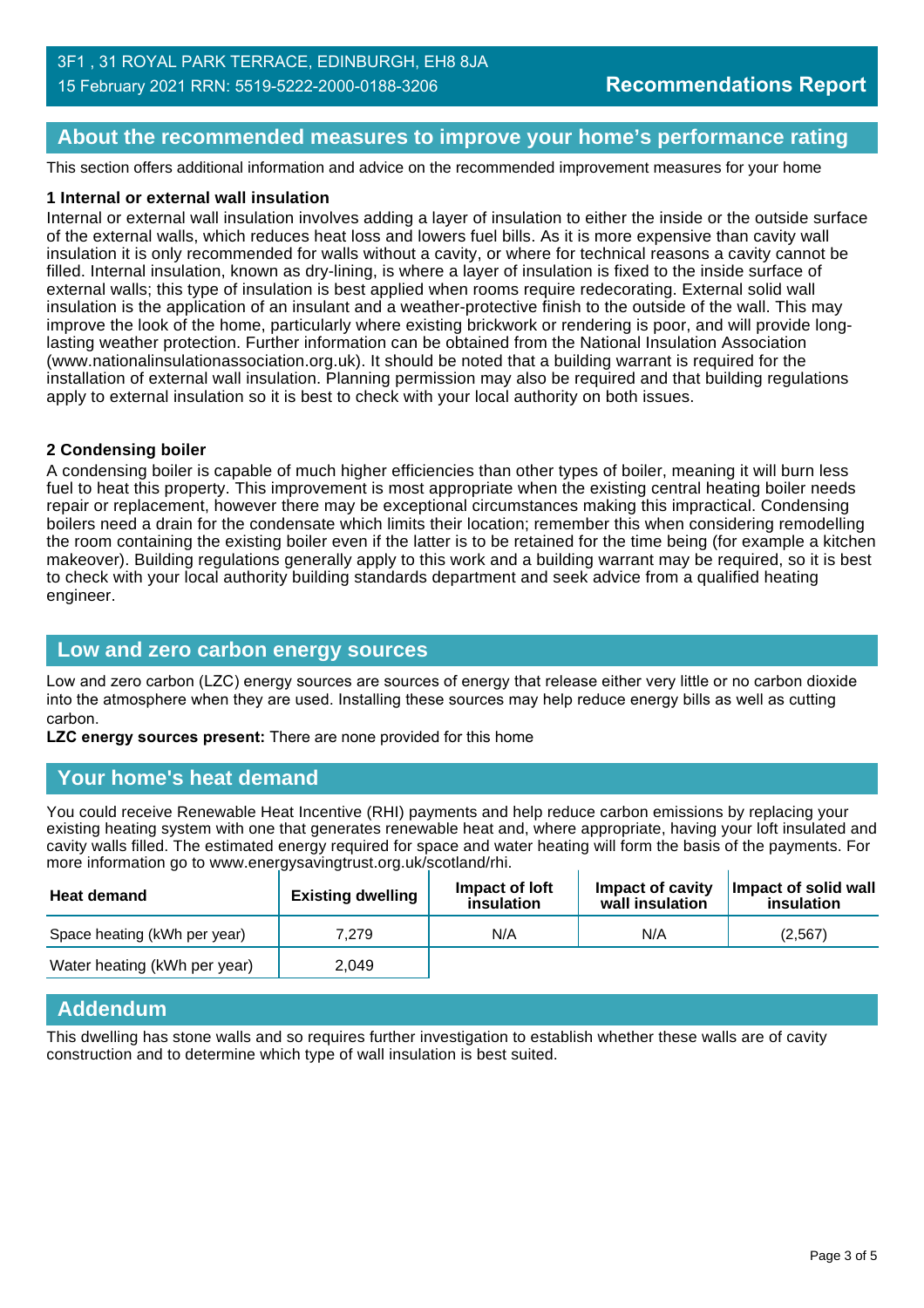# **About this document**

This Recommendations Report and the accompanying Energy Performance Certificate are valid for a maximum of ten years. These documents cease to be valid where superseded by a more recent assessment of the same building carried out by a member of an Approved Organisation.

The Energy Performance Certificate and this Recommendations Report for this building were produced following an energy assessment undertaken by an assessor accredited by Elmhurst (www.elmhurstenergy.co.uk), an Approved Organisation Appointed by Scottish Ministers. The certificate has been produced under the Energy Performance of Buildings (Scotland) Regulations 2008 from data lodged to the Scottish EPC register. You can verify the validity of this document by visiting www.scottishepcregister.org.uk and entering the report reference number (RRN) printed at the top of this page.

| Assessor's name:            | Mr. Kevin Dempsey                      |
|-----------------------------|----------------------------------------|
| Assessor membership number: | EES/019190                             |
| Company name/trading name:  | Landlord Compliance (Scotland) Limited |
| Address:                    | 5 Redburn Road                         |
|                             | Prestonpans                            |
|                             | <b>EH32 9BW</b>                        |
| Phone number:               | 07973 304920                           |
| Email address:              | kevin@legionellaedinburgh.com          |
| Related party disclosure:   | No related party                       |

If you have any concerns regarding the content of this report or the service provided by your assessor you should in the first instance raise these matters with your assessor and with the Approved Organisation to which they belong. All Approved Organisations are required to publish their complaints and disciplinary procedures and details can be found online at the web address given above.

#### **Use of this energy performance information**

Once lodged by your EPC assessor, this Energy Performance Certificate and Recommendations Report are available to view online at www.scottishepcregister.org.uk, with the facility to search for any single record by entering the property address. This gives everyone access to any current, valid EPC except where a property has a Green Deal Plan, in which case the report reference number (RRN) must first be provided. The energy performance data in these documents, together with other building information gathered during the assessment is held on the Scottish EPC Register and is available to authorised recipients, including organisations delivering energy efficiency and carbon reduction initiatives on behalf of the Scottish and UK governments. A range of data from all assessments undertaken in Scotland is also published periodically by the Scottish Government. Further information on these matters and on Energy Performance Certificates in general, can be found at www.gov.scot/epc.